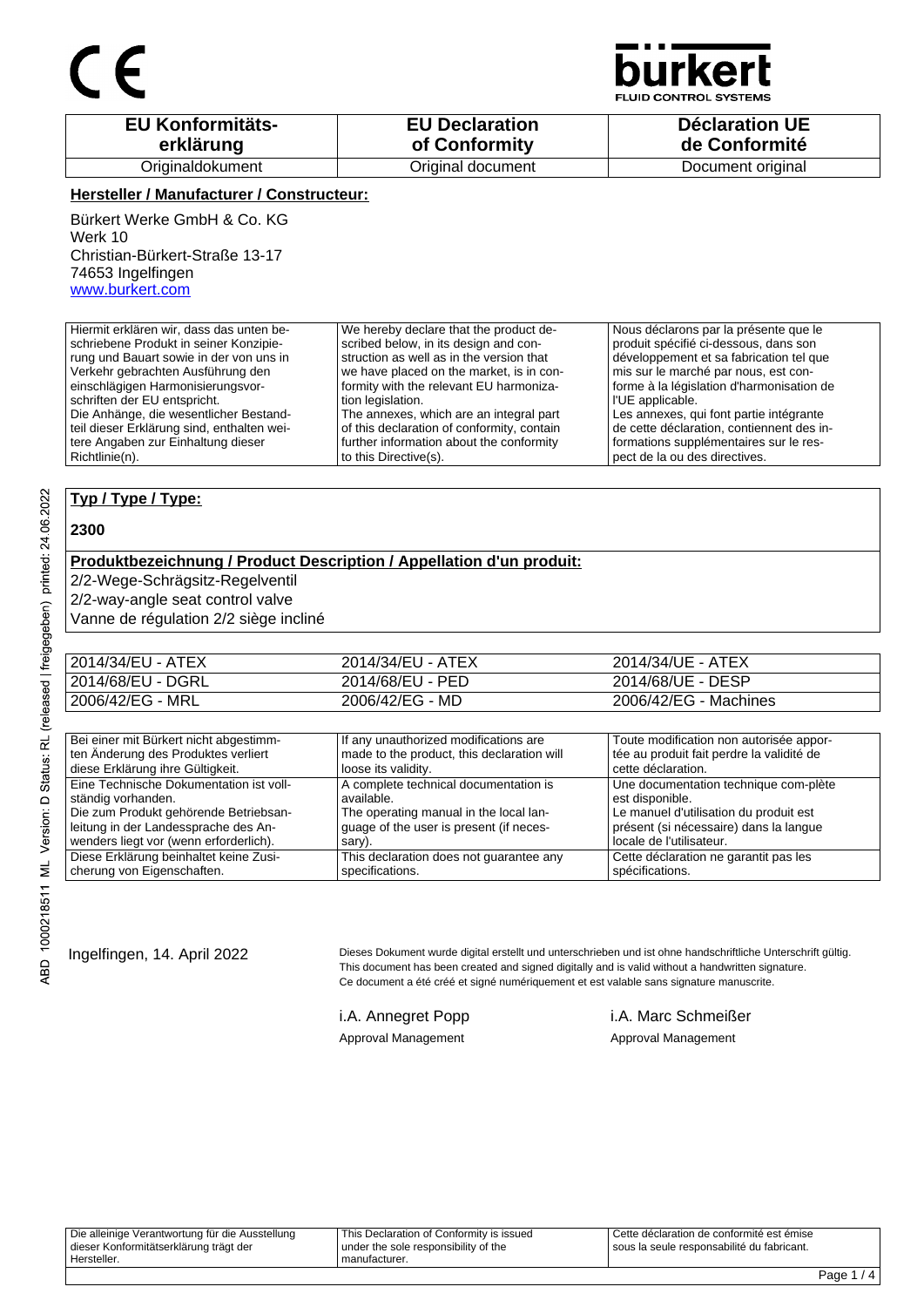



| <b>Anhang ATEX zur</b><br>EU Konformitätserklärung                                | <b>Annex ATEX for</b><br><b>EU Declaration of Conformity</b>                                                                 | Annexe ATEX à la<br><b>Déclaration UE de</b>                                          |
|-----------------------------------------------------------------------------------|------------------------------------------------------------------------------------------------------------------------------|---------------------------------------------------------------------------------------|
| Originaldokument                                                                  | Original document                                                                                                            | Document original                                                                     |
|                                                                                   |                                                                                                                              |                                                                                       |
| 2014/34/EU - ATEX                                                                 | 2014/34/EU - ATEX                                                                                                            | 2014/34/UE - ATEX                                                                     |
|                                                                                   | Reference in the Official Journal of the EU: L 96 dated 29.3.2014                                                            |                                                                                       |
| Typ / Type / Type (Geräteschlüssel / product specification key / clé de produit): |                                                                                                                              |                                                                                       |
| 2300 ** ****** ****** * * **** **** (1)                                           |                                                                                                                              |                                                                                       |
| Variabler Code / Variable code / Variable Code:<br>(1)                            | Gilt nur in Verbindung mit / Only valid in combination with / Est uniquement valable en lien avec: PX51                      |                                                                                       |
|                                                                                   |                                                                                                                              |                                                                                       |
| Der oben beschriebene Gegenstand der<br>Erklärung erfüllt die Vorschriften der    | The object of the declaration described<br>above is in conformity with Directive                                             | L'objet de la déclaration décrit ci-dessus<br>est conforme à la directive 2014/34/UE  |
| Richtlinie 2014/34/EU des Europäischen                                            | 2014/34/EU of the European Parliament                                                                                        | du Parlement européen et du Conseil du                                                |
| Parlaments und des Rates vom 26. Februar                                          | and of the Council of 26 February 2014                                                                                       | 26 février 2014 relative à l'harmonisation                                            |
| 2014 zur Harmonisierung der<br>Rechtsvorschriften der Mitgliedstaaten             | on the harmonisation of the laws of the                                                                                      | des législations des États membres<br>concernant les appareils et les systèmes        |
| für Geräte und Schutzsysteme zur be-                                              | Member States relating to equipment<br>and protective systems intended for use                                               | de protection destinés à être utilisés                                                |
| stimmungsgemäßen Verwendung in ex-<br>plosionsgefährdeten Bereichen.              | in potentially explosive atmospheres.                                                                                        | en atmosphères explosibles.                                                           |
| Nur gültig in Verbindung mit der EX-                                              | Only valid in combination with the                                                                                           | Uniquement valable en liaison avec le                                                 |
| Kennzeichnung des Gerätes!                                                        | EX-marking of the equipment!                                                                                                 | marquage EX de l'appareil!                                                            |
| Das Gerät kann eingesetzt werden ge-<br>mäß den auf dem Typschild und in der      | The device can be used in accordance<br>with the data given on the nameplate                                                 | Le dispositif peut être utilisé conformé-<br>ment aux indications de la plaque signa- |
| Betriebsanleitung angegebenen Daten.                                              | and in the operating instructions.                                                                                           | létique et dans la notice d'utilisation.                                              |
| Die Schutzziele der Niederspannungs-                                              | The protection objectives of the low                                                                                         | Les objectifs de sécurité de la Directive                                             |
| richtlinie 2014/35/EU wurden eingehal-                                            | Voltage Directive 2014/35/EU are com-                                                                                        | Basse Tension 2014/35/UE ont été ob-                                                  |
| ten.                                                                              | plied with.                                                                                                                  | servés.                                                                               |
|                                                                                   |                                                                                                                              |                                                                                       |
| Für die Bewertung wurden folgende                                                 | For evaluation of the conformity, the                                                                                        | Pour l'évaluation de la conformité, les                                               |
| Normen herangezogen (wenn anwend-<br>bar):                                        | following standards were consulted<br>(if applicable):                                                                       | normes suivantes ont été utilisées (le<br>cas échéant):                               |
|                                                                                   |                                                                                                                              |                                                                                       |
| EN 80079-36:2016, EN 80079-37:2016                                                |                                                                                                                              |                                                                                       |
|                                                                                   |                                                                                                                              |                                                                                       |
| Das genannte Produkt ist bescheinigt<br>durch die Notifizierte Stelle:            | The product is certified by the Notified<br>Body:                                                                            | Le produit est certifié par l'organisme<br>notifié:                                   |
|                                                                                   | Name und Anschrift der Notifizierten Stelle:/ Name and Address of the notified body:/ Nom et adresse de l'organisme notifié: |                                                                                       |
|                                                                                   | <b>Bureau Veritas CPS</b>                                                                                                    |                                                                                       |
|                                                                                   | Germany GmbH                                                                                                                 |                                                                                       |
|                                                                                   | <b>Businesspark</b>                                                                                                          |                                                                                       |
|                                                                                   | 86842 Türkheim, Germany                                                                                                      |                                                                                       |
| EU-Baumusterprüfbescheinigung Nr.:                                                | EU Type Examination Certificate No.:                                                                                         | Attestation d'examen UE de type Non.:                                                 |
|                                                                                   |                                                                                                                              |                                                                                       |
|                                                                                   | EPS 18 ATEX 2 008 X, 02.03.2018                                                                                              |                                                                                       |

| sind zu beachten                        | documentation have to be observed.     | l avec le produit doivent être respectées.  |  |
|-----------------------------------------|----------------------------------------|---------------------------------------------|--|
| der mitgelieferten Produktdokumentation | I installation of the enclosed product | I décrites dans la documentation fournie    |  |
| Die Sicherheits- und Einbauhinweise     | The instructions for safety and        | Les consignes de sécurité et d'installation |  |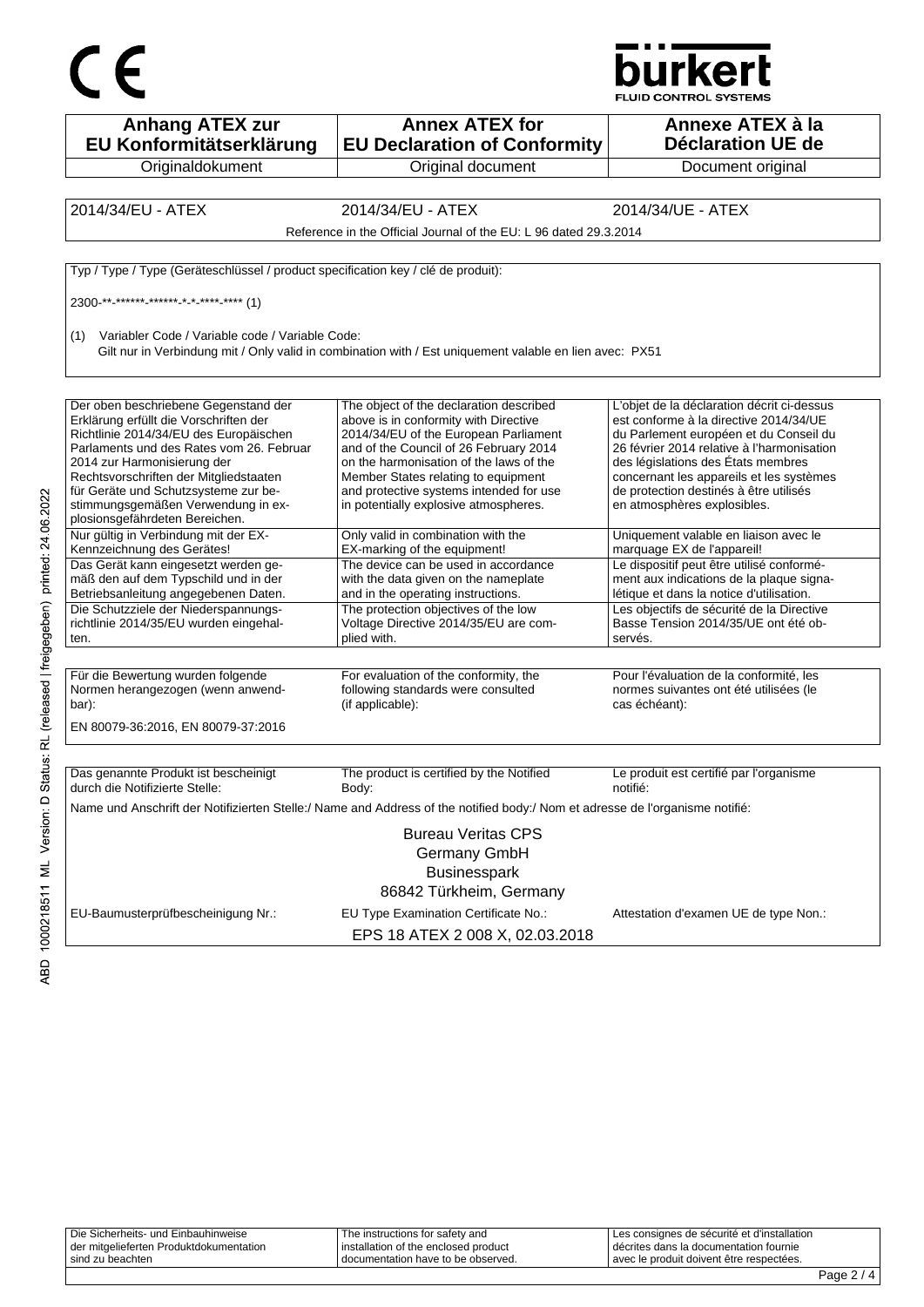# CE

## **burkert**

**FLUID CONTROL SYSTEMS** 

| <b>Anhang DGRL zur</b><br>EU Konformitätserklärung                                                                                                                                                                                                                  | <b>Annex PED for</b><br><b>EU Declaration of Conformity</b>                                                                   | Annexe DESP à la<br><b>Déclaration UE de</b>                                                                                    |
|---------------------------------------------------------------------------------------------------------------------------------------------------------------------------------------------------------------------------------------------------------------------|-------------------------------------------------------------------------------------------------------------------------------|---------------------------------------------------------------------------------------------------------------------------------|
| Originaldokument                                                                                                                                                                                                                                                    | Original document                                                                                                             | Document original                                                                                                               |
|                                                                                                                                                                                                                                                                     |                                                                                                                               |                                                                                                                                 |
| 2014/68/EU - DGRL                                                                                                                                                                                                                                                   | 2014/68/EU - PED                                                                                                              | 2014/68/UE - DESP                                                                                                               |
|                                                                                                                                                                                                                                                                     |                                                                                                                               |                                                                                                                                 |
|                                                                                                                                                                                                                                                                     | Reference in the Official Journal of the EU: L 189 dated 27.6.2014                                                            |                                                                                                                                 |
|                                                                                                                                                                                                                                                                     |                                                                                                                               |                                                                                                                                 |
| Abweichend zu 2014/68/EU Artikel 1<br>Absatz 2 f) werden folgende Angaben<br>gemacht.                                                                                                                                                                               | Varying from 2014/68/EU, Article 1 (2)<br>(f), the following information shall be<br>provided.                                | Paragraphe 2 Contrairement à<br>2014/68/UE Article 1, f), les détails sui-<br>vants ont été fournis.                            |
|                                                                                                                                                                                                                                                                     |                                                                                                                               |                                                                                                                                 |
| Typ / Type / Type (Geräteschlüssel / product specification key / clé de produit):                                                                                                                                                                                   |                                                                                                                               |                                                                                                                                 |
| 2300-**-**,***-**(1)-*-*-****-**** *                                                                                                                                                                                                                                |                                                                                                                               |                                                                                                                                 |
|                                                                                                                                                                                                                                                                     |                                                                                                                               |                                                                                                                                 |
|                                                                                                                                                                                                                                                                     |                                                                                                                               |                                                                                                                                 |
| Leitungsanschluss (LTA = DN) / port connection / raccord - category I:<br>(1)                                                                                                                                                                                       |                                                                                                                               |                                                                                                                                 |
| DGRL gilt nur, wenn LTA > DN25 / PED valid only for LTA > DN25 / DESP valide de LTA > DN25                                                                                                                                                                          |                                                                                                                               |                                                                                                                                 |
| Maximaler Betriebsdruck PN 15 bar bei DN65/max. working pressure PN 15 bar at DN65/Pression de service                                                                                                                                                              |                                                                                                                               |                                                                                                                                 |
| maximale PN 15 bar pour DN65                                                                                                                                                                                                                                        |                                                                                                                               |                                                                                                                                 |
|                                                                                                                                                                                                                                                                     |                                                                                                                               |                                                                                                                                 |
|                                                                                                                                                                                                                                                                     |                                                                                                                               |                                                                                                                                 |
|                                                                                                                                                                                                                                                                     |                                                                                                                               |                                                                                                                                 |
| Der oben beschriebene Gegenstand der                                                                                                                                                                                                                                | The object of the declaration described                                                                                       | L'objet de la déclaration décrit ci-dessus                                                                                      |
| Erklärung erfüllt die Vorschriften der                                                                                                                                                                                                                              | above is in conformity with Directive                                                                                         | est conforme à la directive 2014/68/UE                                                                                          |
| Richtlinie 2014/68/EU des Europäischen                                                                                                                                                                                                                              | 2014/68/EU of the European Parliament                                                                                         | du Parlement européen et du Conseil du                                                                                          |
| Parlaments und des Rates vom 15. Mai                                                                                                                                                                                                                                | and of the Council of 15 May 2014 on                                                                                          | 15 mai 2014 relative à l'harmonisation                                                                                          |
| 2014 zur Harmonisierung der Rechts-                                                                                                                                                                                                                                 | the harmonisation of the laws of the                                                                                          | des législations des États membres con-                                                                                         |
| vorschriften der Mitgliedstaaten über die                                                                                                                                                                                                                           | Member States relating to the making                                                                                          | cernant la mise à disposition sur le mar-                                                                                       |
| Bereitstellung von Druckgeräten auf                                                                                                                                                                                                                                 | available on the market of pressure                                                                                           | ché des équipements sous pression.                                                                                              |
| dem Markt.                                                                                                                                                                                                                                                          | equipment.                                                                                                                    |                                                                                                                                 |
|                                                                                                                                                                                                                                                                     |                                                                                                                               |                                                                                                                                 |
|                                                                                                                                                                                                                                                                     |                                                                                                                               |                                                                                                                                 |
|                                                                                                                                                                                                                                                                     |                                                                                                                               |                                                                                                                                 |
|                                                                                                                                                                                                                                                                     | For evaluation of the conformity, the                                                                                         | Pour l'évaluation de la conformité, les                                                                                         |
|                                                                                                                                                                                                                                                                     | following standards were consulted                                                                                            | normes suivantes ont été utilisées (le                                                                                          |
|                                                                                                                                                                                                                                                                     | (if applicable):                                                                                                              | cas échéant):                                                                                                                   |
|                                                                                                                                                                                                                                                                     |                                                                                                                               |                                                                                                                                 |
|                                                                                                                                                                                                                                                                     |                                                                                                                               |                                                                                                                                 |
|                                                                                                                                                                                                                                                                     |                                                                                                                               |                                                                                                                                 |
|                                                                                                                                                                                                                                                                     |                                                                                                                               |                                                                                                                                 |
| Angewandtes Konformitäts-                                                                                                                                                                                                                                           | Applied conformity assessment:                                                                                                | Examen de conformité appliqué:                                                                                                  |
| bewertungsverfahren: Modul A                                                                                                                                                                                                                                        | Module A                                                                                                                      | <b>Module A</b>                                                                                                                 |
|                                                                                                                                                                                                                                                                     | (Internal production control)                                                                                                 | (Vérification interne de la production)                                                                                         |
|                                                                                                                                                                                                                                                                     | Classification acc. to Article 4 and Annex II:                                                                                | Classification de l'article 4 et à l'annexe II:                                                                                 |
| Fluidklasse 1 (gasförmig oder flüssig),                                                                                                                                                                                                                             | Class 1 fluid (gaseous or liquid)                                                                                             | Classe 1 de fluide (gazeux ou liquide)                                                                                          |
|                                                                                                                                                                                                                                                                     | Chart 6, Category I                                                                                                           | Tableau 6, Catégorie I                                                                                                          |
| (Interne Fertigungskontrolle)<br>Diagramm 6, Kategorie I                                                                                                                                                                                                            | Unstable gases are excluded.                                                                                                  | Gaz instables sont exclus. Pression de                                                                                          |
|                                                                                                                                                                                                                                                                     | Max. working pressure PN 10 bar at DN 100                                                                                     | service maximale PN 10 bar pour DN 100                                                                                          |
| Einteilung nach Artikel 4 und Anhang II:<br>Instabile Gase sind ausgeschlossen.<br>Max. Betriebsdruck PN 10 bar bei DN 100                                                                                                                                          |                                                                                                                               |                                                                                                                                 |
| Für die Bewertung wurden folgende<br>Normen herangezogen (wenn anwend-<br>bar):<br>EN 13480-5:2012<br>Das Produkt kann unter den folgenden Bedingungen                                                                                                              | The product can be used under the following condi-                                                                            | Le produit peut être utilisé dans les conditions sui-                                                                           |
|                                                                                                                                                                                                                                                                     | tions (dependent of the maximum operating pressure,                                                                           | vantes (dépendante de la pression de service maxi-                                                                              |
|                                                                                                                                                                                                                                                                     | the LTA and the medium), without category                                                                                     | male, la LTA et le milieu), sans catégorie                                                                                      |
| Bedingungen                                                                                                                                                                                                                                                         | Fluid<br>Conditions                                                                                                           | Fluide<br>Conditions                                                                                                            |
| $DN \leq 25$                                                                                                                                                                                                                                                        | Fluid group 1, §4.1.c.i<br>$DN \leq 25$                                                                                       | Fluide groupe 1, §4.1.c.i<br>$DN \leq 25$                                                                                       |
| $DN \leq 32$ oder PS*DN $\leq 1000$                                                                                                                                                                                                                                 | Fluid group 2, §4.1.c.i<br>DN $\leq$ 32 or PS*DN $\leq$ 1000                                                                  | Fluide groupe 2, §4.1.c.i<br>$DN \leq 32$ ou PS*DN $\leq 1000$                                                                  |
| verwendet werden (abhängig vom max Druck, dem<br>LTA und dem Medium), ohne Kategorie<br>Medium<br>Gruppe 1, §4.1.c.i<br>Gruppe 2, §4.1.c.i<br>Gruppe 1, §4.1.c.ii<br>$DN \le 25$ oder PS*DN $\le 2000$<br>Gruppe 2, §4.1.c.ii<br>$DN \le 200$ oder PS*DN $\le 5000$ | Fluid group 1, §4.1.c.ii<br>DN $\leq$ 25 or PS*DN $\leq$ 2000<br>Fluid group 2, §4.1.c.ii<br>$DN \le 200$ or PS*DN $\le 5000$ | Fluide groupe 1, §4.1.c.ii<br>$DN \le 25$ ou PS*DN $\le 2000$<br>$DN \le 200$ ou PS*DN $\le 5000$<br>Fluide groupe 2, §4.1.c.ii |

Die Sicherheits- und Einbauhinweise der mitgelieferten Produktdokumentation sind zu beachten The instructions for safety and installation of the enclosed product documentation have to be observed. Les consignes de sécurité et d'installation décrites dans la documentation fournie avec le produit doivent être respectées.